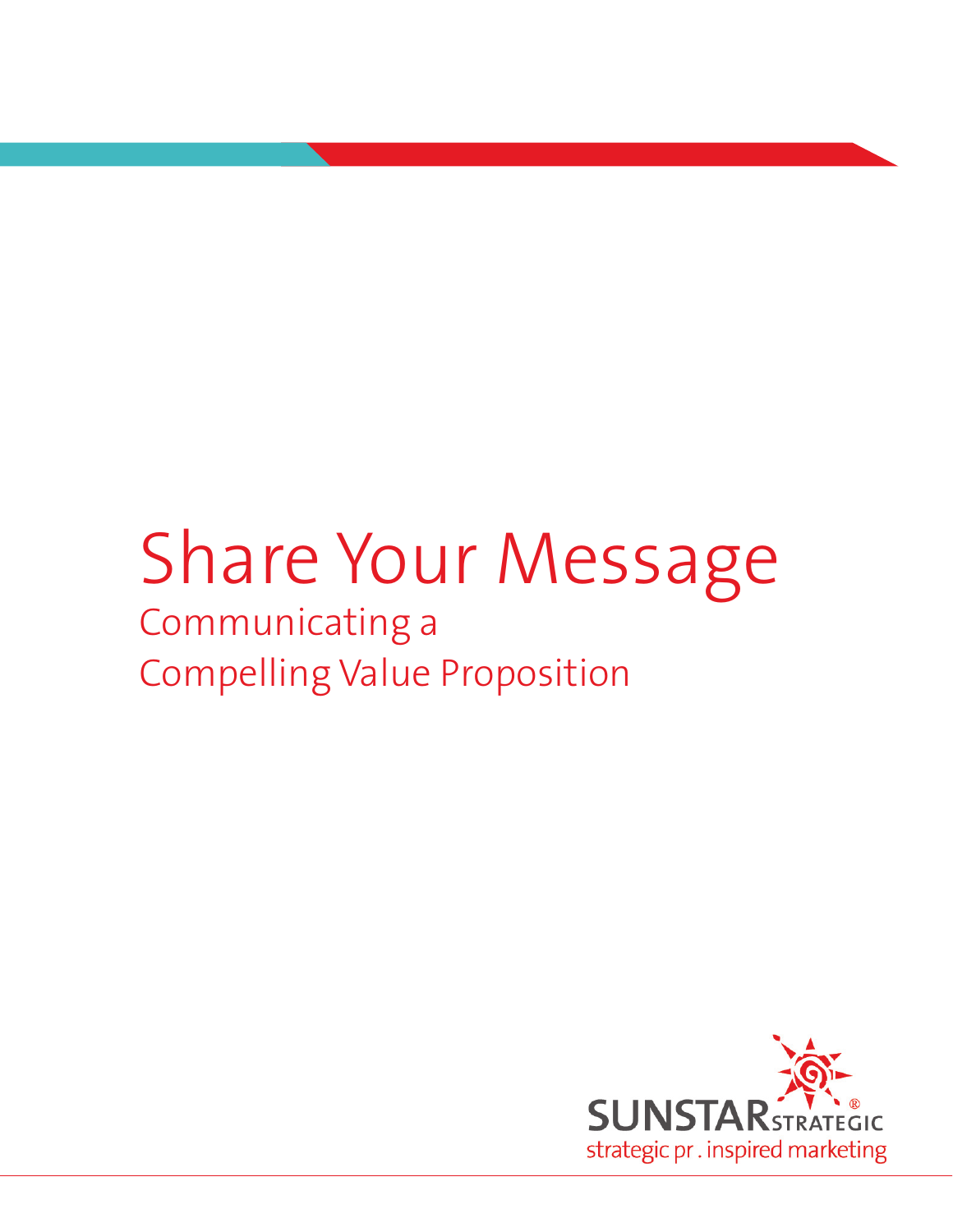# Who Are You?

Too many firms try to be all things to all people. Focus on what it is your company does well and where it will provide value. Once you identify your key message, you can build your communications plan around it.

## Breaking Through the Clutter.

Whether you're talking to investors, financial professionals or reporters, your key message needs to break through the clutter and differentiate you. With over 12,000 mutual funds and thousands of managers, your target investors and intermediaries want to know quickly and succinctly how your firm will provide them tangible results.

In an industry where regulations won't allow you to flaunt specific financial statistics without extensive disclosures, articulating the unique benefit you bring to the table can be particularly challenging. Your value proposition will most likely revolve around a combination of philosophy, process or service. The good news is that any of these can permeate all of your products and be a driving force for how your entire firm approaches their responsibilities.

## Build Your Organization Around Your Value Proposition.

Too many companies try to be all things to all people. This just leads to confusion in the market and chaos internally—not to mention spending valuable resources on less profitable products. Multiple product lines and distribution channels are a good way to diversify, but not an effective way to build your image in a crowded marketplace.

A strong value proposition crosses over all of your products and is grounded in delivering something your investors need. Choosing one discipline does not necessarily mean you abandon others. What it does is dictate a set of behaviors and beliefs that employees can rally around. By narrowing your focus, you open the door to expanded energy and emphasis. In fact, it becomes the guiding reason for everything you do. If investors can readily see and value what you bring to the table, they will invest their money with you to get what you promise.

**If investors can readily see and value what you bring to the table, they will invest their money with you to get what you promise.**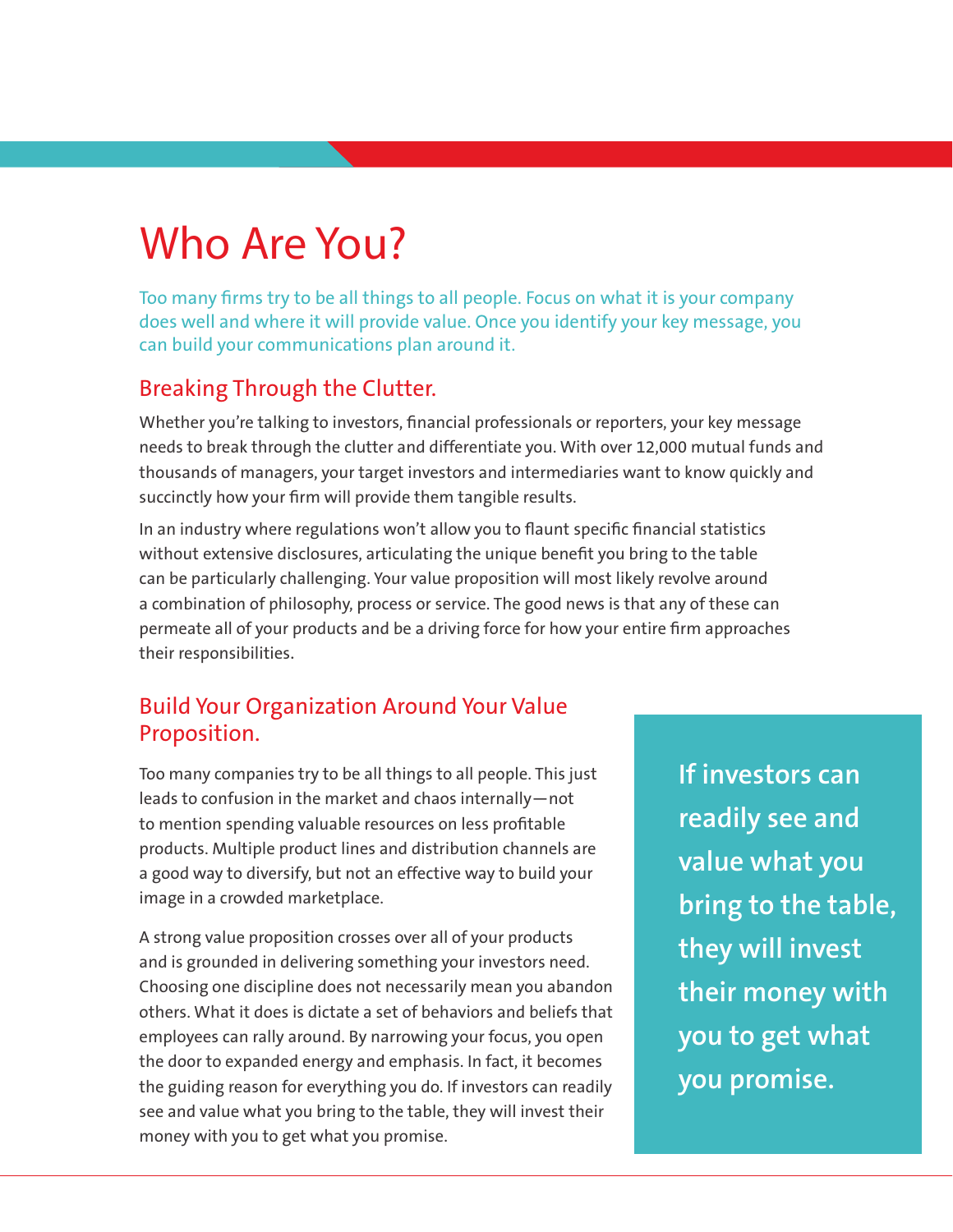As an example, the parent of a well-known fund company states, "Our companies make a difference in people's lives by helping individuals, families and institutions put their hard-earned money to work." Another firm's story revolves around "providing investors with innovative strategies that dynamically blend investments to manage risk and enhance return potential."

#### Communication. Communication. Communication.

Regardless of how eloquently you craft your value proposition, ensuring that it is internalized by everyone working in your firm is imperative. A focused workforce can go a long way in establishing a visible difference between you and your competitors, increase the quantity and quality of prospects for future investments and increase market share in those segments you've targeted.

**The more specific your value proposition is, the better.** 

#### Your value proposition is the lynch pin in your marketing plan, while communicating this story to your existing investors reinforces the decision they've already made.

It's important to remind current investors that they are getting what they signed up for by showing how your actions and performance delivered the value they expected. Building your public relations and marketing messages around your value proposition provides a sense of purpose and continuity to all your actions.

Even expressing the decisions portfolio managers made should support the firm's value proposition. When talking with the press or advisors, spokespeople need to weave a story that rings true to the investor's expectations. Continuity across all facets of your communications will solidify your identity and help build top-of-mind awareness for your products.

Everyone, from reception through salespeople up to the CIO, needs to be telling the same story. Reporters are looking for credibility. So, for instance, if a firm's value proposition revolves around growing secure retirement assets, that's the authority they want to quote. Reporters are anxious to talk to the experts and having a well-established identity puts you in the forefront.

### Your Message is Worth Hearing.

At SunStar, our extensive experience with the financial community provides us with a unique understanding of the industry and the people who cover it. We know how to get your story noticed. Once your value proposition is solidified, our media boot camp program puts everyone on the same page. This specialized training teaches portfolio managers how to control the interview process so that your story can be woven into every answer. Many firms have benefited by providing this same training to their wholesalers and customer service staff, ensuring that your key message is delivered to the public firm-wide - because, in the end, a story is only as good as the people telling it.